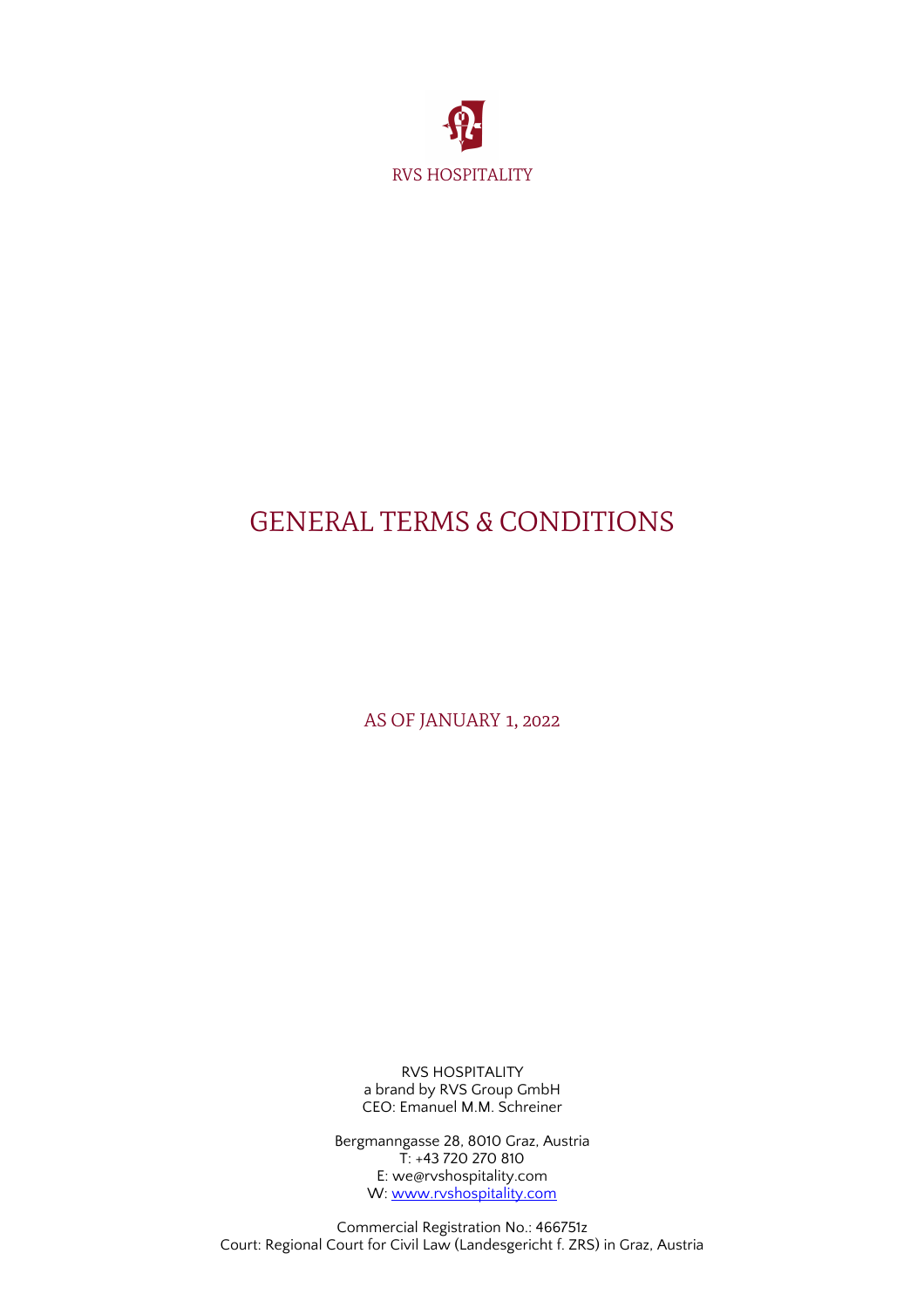# **1. General Terms and Conditions / Scope**

1.1 All legal transactions between the Client (Client) and RVS Hospitality, a brand by RVS Group GmbH (Consultant) shall be subject to these General Terms and Conditions exclusively. The version valid at the time the Contract is concluded shall be applicable. If only an Offer (Proposal) is signed by the Client and accepted by the Consultant instead of a separate Contract, these General Terms and Conditions regulate the contractual relationship entered between the Client and the Consultant.

1.2 These General Terms and Conditions shall also apply to any future contractual relationships even if these General Terms and Conditions are not expressly referred to in collateral Contracts.

1.3 Any conficting General Terms and Conditions on the part of the Client shall be invalid unless they have been explicitly accepted in writing by the Consultant.

1.4 If any provision of these General Terms and Conditions is or becomes invalid, the other provisions and any contracts concluded pursuant to these provisions shall not be affected thereby. The invalid provision shall be replaced by a provision which best corresponds to the intention and economic purpose of the invalid provision.

## **2. Scope of Consulting Assignments / Representation**

2.1 The scope of each particular consulting assignment shall be individually agreed by Contract.

2.2 The Consultant shall be entitled to subcontract, in whole or in part, the services for which the Consultant is responsible to third parties. Payment of said third parties shall be effected exclusively by the Consultant. No contractual relationship of any kind shall exist between the Client and said third party.

2.3 During the validity of this Contract and for a period of three years after termination thereof, the Client shall agree not to enter into any kind of business transactions with persons or organisations the Consultant employs to perform the Consultant's contractual duties. In particular, the Client shall not employ said persons or organisations to render consulting services the same or similar to those offered by the Consultant.

#### **3. Client's Obligation to Provide Information / Declaration of Completeness**

The Client shall ensure that during the performance of the consulting assignment, organisational conditions in the Client's place of business allow the consulting process to proceed in a timely and undisturbed manner.

3.2 The Client shall also inform the Consultant in detail about previously conducted and/or currently active consulting projects, including those in other areas of competency.

3.3 The Client shall, in a timely manner and without special request on the part of the Consultant, provide the Consultant with all documents necessary to fulfil and perform the consulting assignment and shall inform the Consultant of all activities and conditions pertinent to the performance of the consulting assignment. This includes all documents, activities and conditions that become known or available during the performance of the consulting assignment.

3.4 The Client shall ensure that all employees as well as any employee representation (works council) provided by law, if established, are informed of the Consultant's consulting activities prior to the commencement of the assignment.

#### **4. Maintenance of Independence**

4.1 The contracting parties shall be committed to mutual loyalty.

4.2 The contracting parties shall be obligated to take all necessary measures to ensure that the independence of all persons working for the Consultant and/or of any third parties employed by the Consultant is not jeopardized. This applies particularly to any employment offers made by the Client or the acceptance of assignments on their own account.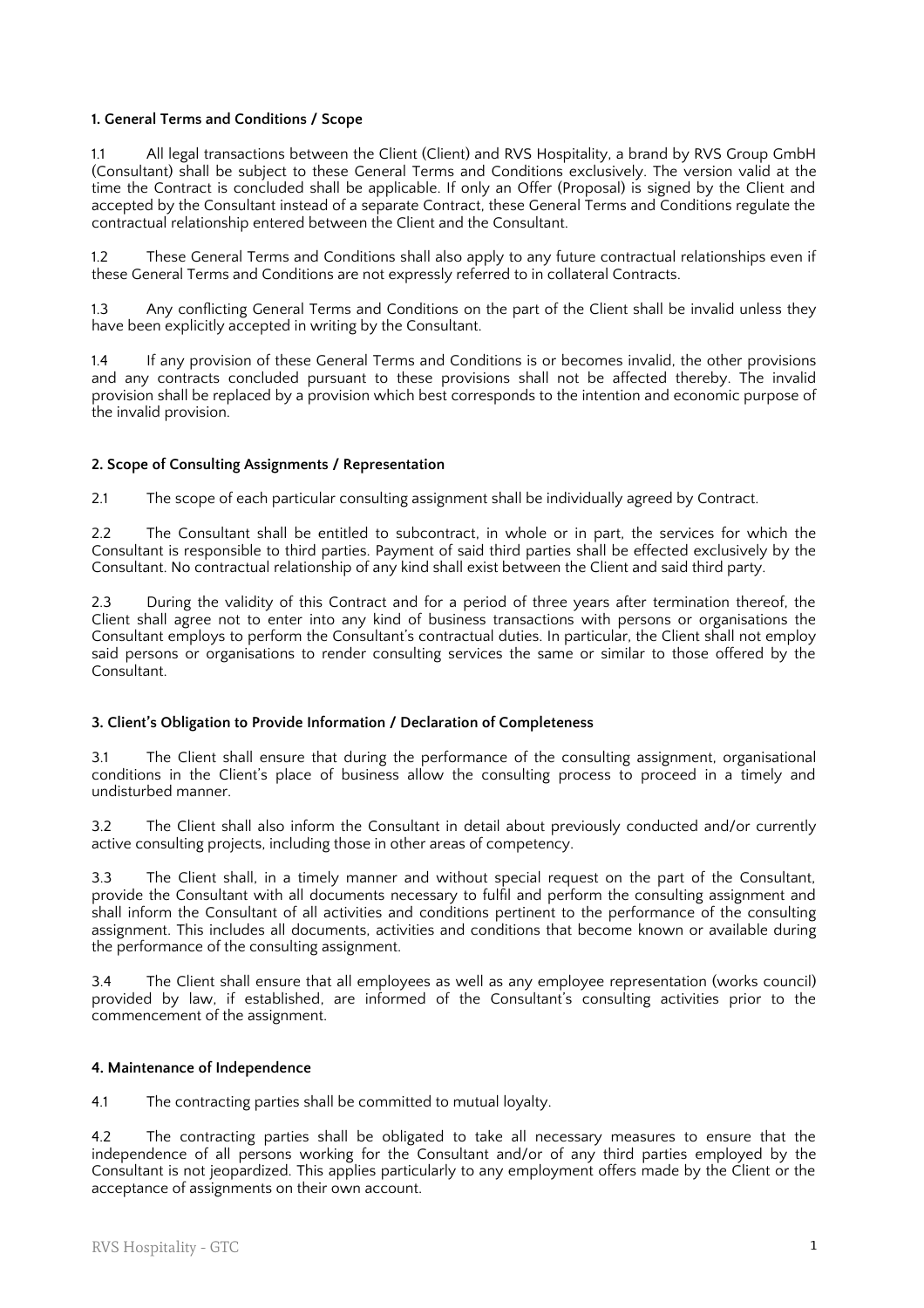# **5. Reporting / Obligation to Report**

5.1 The Consultant shall be obligated to report to the Client on the progress of services performed by persons working for the Consultant and/or any third parties employed by the Consultant.

In case a final report is contractual part of the agreement, the Consultant shall deliver the final report in a timely manner, i.e. depending on the type of assignment, two to four weeks after completion of the assignment.

5.3 The Consultant shall not be bound by directives while performing the agreed service and shall be free to act at the Consultant's discretion and under the Consultant's own responsibility. The Consultant shall not be required to work in a particular place or to keep particular working hours.

## **6. Protection of Intellectual Property**

6.1 The Consultant shall retain all copyrights to any work done by the Consultant and/or by persons working for the Consultant and/or by third parties employed by the Consultant (including but not limited to tenders, reports, analyses, expert opinions, organization charts, programmes, performance descriptions, drafts, calculations, drawings, data media, etc.). During the contract period and after termination thereof, the Client may use these materials exclusively for the purposes described under the Contract. Therefore, the Client shall not be entitled to copy or distribute these materials without the explicit consent of the Consultant.

6.2 Any violation of this provision by the Client shall entitle the Consultant to prematurely terminate the Contract and to enforce other legal claims, in particular for restraint and/or damages.

## **7. Warranties**

7.1 The Consultant shall be entitled and obligated, regardless of fault, to correct any errors and/or inaccuracies in the Consultant's work which have become known subsequently. The Consultant shall immediately inform the Client thereof.

7.2 This right of the Client expires six months after completion of the respective service.

# **8. Liability / Damages**

8.1 The Consultant shall be liable to the Client for damages - with the exception of personal injury – only to the extent that these are the result of serious fault (intention or gross negligence). Correspondingly, this also applies to damages resulting from third parties employed by the Consultant.

8.2 Any claim for damages on the part of the Client may only be enforced by law within six months after those entitled to assert a claim have gained knowledge of the damage and the liable party, but not later than three years after the incident upon which the claim is based.

8.3 The Client shall furnish evidence of the Consultant's fault.

8.4 If the Consultant performs the required services with the help of third parties, any warranty claims and claims for damages which arise against the third party shall be passed on to the Client. In this case, the Client shall primarily refer to the third party.

# **9. Confdentiality / Data Protection**

9.1 The Consultant shall be obligated to maintain complete confdentiality concerning all business matters made known to the Consultant in the course of services performed, especially trade and company secrets and any other information concerning type and/or scope of business and/or practical activities of the Client.

9.2 Furthermore, the Consultant shall be obligated to maintain complete confdentiality towards third parties concerning the content of the work completed, as well as any information and conditions that contributed to the completion of the work, particularly concerning data on the Client's clients.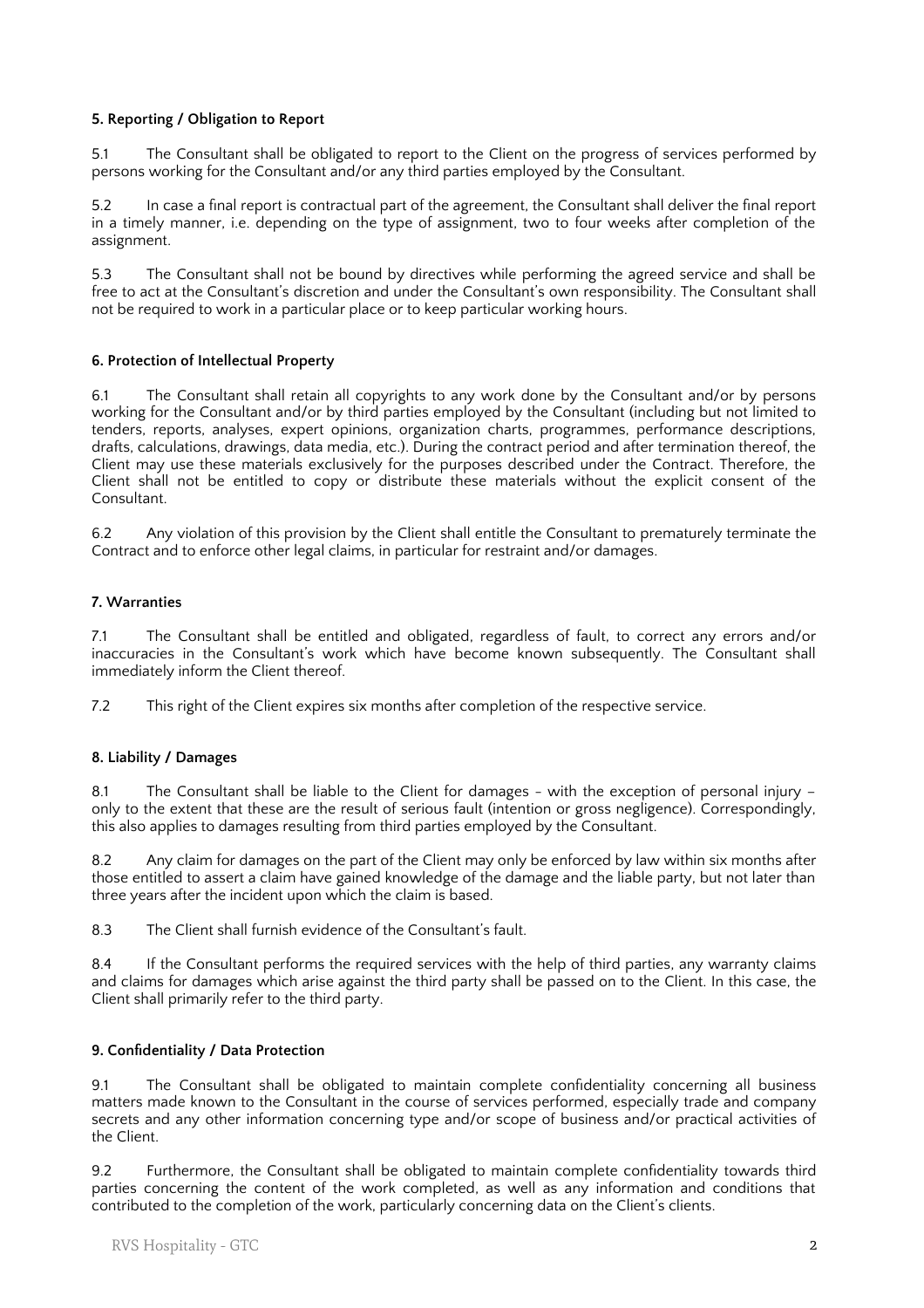9.3 The Consultant shall not be obligated to maintain confdentiality towards any person working for the Consultant or representatives of the Consultant. The Consultant is required to obligate such persons to maintain complete confdentiality and shall be liable for any violation of confdentiality on their part in the same way as if the Consultant had breached confdentiality.

9.4 The obligation to maintain confdentiality shall persist indefnitely even after termination of this Contract - with the exception of any duty to give evidence.

9.5 The Consultant shall be entitled to use any personal data entrusted to the Consultant for the purposes of the services performed. The Consultant shall guarantee the Client that all necessary measures will be taken, especially those regarding data protection laws, e.g. that declarations of consent are obtained from the persons involved.

## **10. Remuneration**

10.1 After completion of the services agreed upon, the Consultant shall receive remuneration agreed upon in advance between the Consultant and the Client. The Consultant shall be entitled to render intermediate accounts and to demand payment on account as required by the progress of the work. Remuneration shall be due and payable immediately after rendering accounts by the Consultant.

10.2 An invoice submitted by the Consultant is deemed approved by the Client if the Client did not raise an objection within 14 calendar days after the Consultant's submission of the invoice.

10.3 The Consultant shall render accounts which entitle to deduct input tax and contain all elements required by law.

10.4 Any cash expenditures, expenses, travel expenses, etc. shall be reimbursed to the Consultant by the Client separately, upon submission of the appropriate receipts. Travel expenses, including accommodation and meals, are booked via the Consultant's offce at the following standards where applicable and if not agreed otherwise:

- Airplane Cabin Class: Business Class.
- Train, Bus, Coach: First Class.
- Cruise Ship: Suite or similar.
- Transport to/from airport/train station/cruise terminal: Taxi or private car.

10.5 Accommodation and meals to be arranged by and at the expense of the Client:

- Hotel Accommodation to be provided by the Client at his property in form of one suite a similar per Consultant. If not accommodated at the Client's property: Accommodation in a 4-star hotel or higher will be arranged via the Consultant's office and at the expense of the Client, with prior consent of the Client.
- All meals and beverages during the Consultant's time on site at the location of the Client's property are included as follows:
	- Meals: three meals per day.
	- Beverages: non-alcoholic as well as standard alcoholic beverages.
	- Not included: premium food and premium beverage products, wellness, spa treatments, sport activities, excursions, if not agreed otherwise.
- Invitation for accommodation, food and beverages, of relevant business partners of the Consultant only with prior consent of the Client.

10.6 In the event that the work agreed upon is not completed due to reasons on the part of the Client, or due to a premature termination of Contract by the Consultant for cause, the Consultant shall be entitled to claim payment in full of the remuneration agreed upon in advance, less expenses not incurred. In the event that an hourly fee had been agreed upon, the Client shall pay for the number of hours expected to be required for the entire contracted assignment, less expenses not incurred. Expenses not incurred shall be calculated as a lump sum consisting of 30% of the fee required for those services that the Consultant did not perform by the date of termination of the agreement.

10.7 In the event that intermediate invoices are not paid, the Consultant shall be released from the Consultant's commitment to provide further services. This shall not apply to any further claims resulting from default of payment.